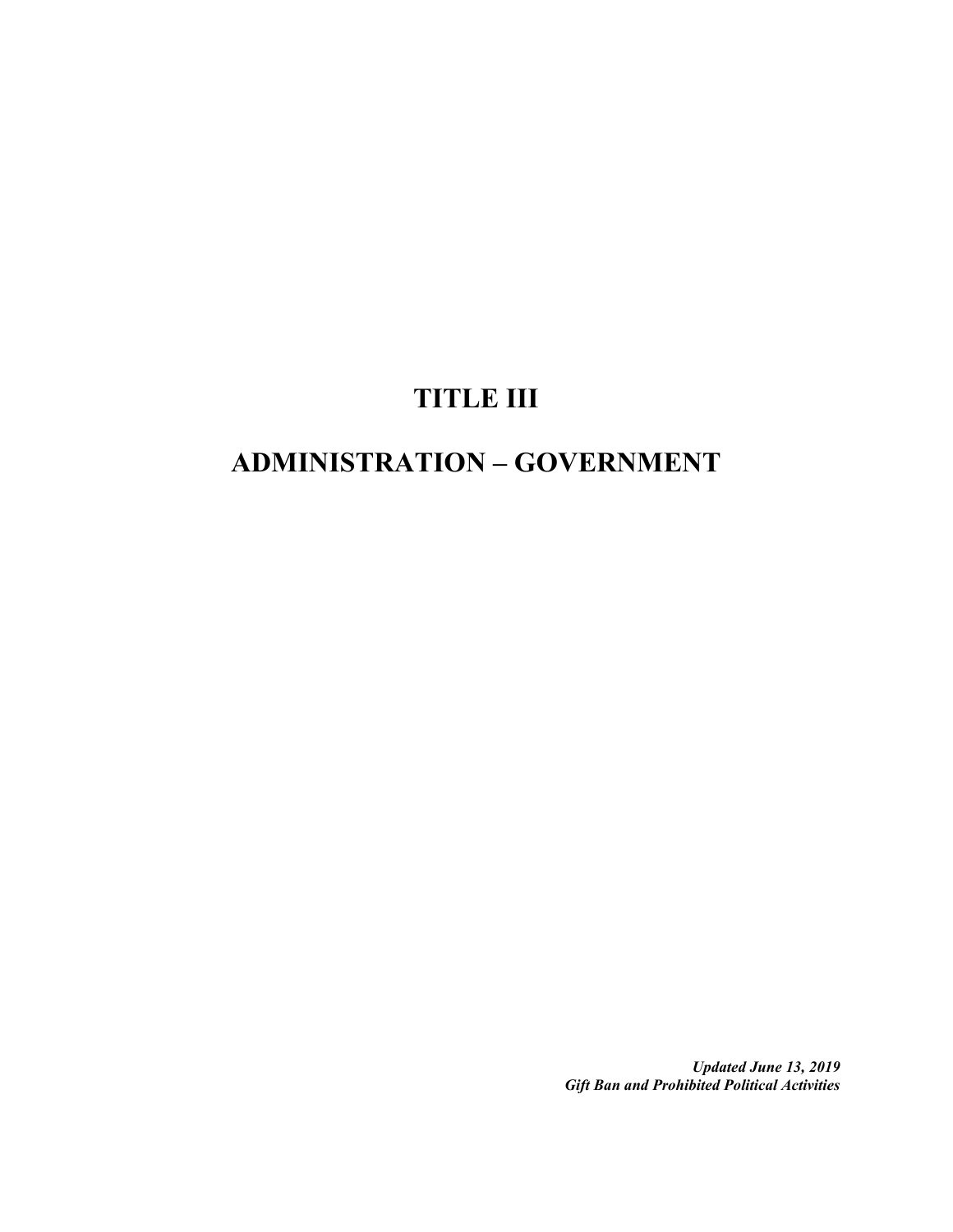## **CHAPTER 36: GIFT BAN AND PROHIBITED POLITICAL ACTIVITIES**

Section

36.01 Definitions 36.02 Gifts 36.03 Prohibited Political Activities: 36.04 Ethics Officer 36.05 Ethics Commission 36.06 Interpretation

## **§ 36.01 DEFINITIONS**

Whenever the following words or terms are used in this Ordinance, they shall have the meanings ascribed to them below:

*CAMPAIGN FOR ELECTIVE OFFICE*: Any activity in furtherance of an effort to influence the selection, nomination, election, or appointment of any individual to any federal, state, or local public office or office in a political organization, or the selection, nomination, or election of Presidential or Vice-Presidential electors, but does not include activities (i) relating to the support or opposition of any executive, legislative, or administrative action,  $(iii)$  relating to collective bargaining,<sup>[2](#page-1-1)</sup> or (iii) that are otherwise in furtherance of the person's official duties.

*CANDIDATE:* Any person who has filed nominating papers or petitions for nomination or election to an elected office, or who has been appointed to fill a vacancy in nomination, and who remains eligible for placement on the ballot at either a general primary election or general election.

*COMPENSATED TIME:* With respect to an employee, any time worked by or credited to an employee that counts toward any minimum work time requirement imposed as a condition of his or her employment but, for purposes of this Ordinance, does not include any designated holidays, vacation periods, personal time, compensatory time off, or any period when the employee is on a leave of absence. With respect to officers or employees whose hours are not fixed, compensated time includes any period of time when the officer or employee is on the premises under the control of the employer and any other time when the officer or employee is executing his or her official duties, regardless of location.

*COMPENSATORY TIME OFF:* Any authorized time off earned by or awarded to an employee to compensate in whole or in part for time worked in excess of the minimum work time required of that employee as a condition of her or his employment.

*EMPLOYEE:* All full-time, part-time, and contractual employees of the Village.

<span id="page-1-0"></span> $<sup>1</sup>$  As those terms are defined in Section 2 of the Lobbyist Registration Act, 25 ILCS 170/2.</sup>

<span id="page-1-1"></span> $2^{2}$  As defined in Section 3 of the Illinois Public Labor Relations Act, 5 ILCS 315/3.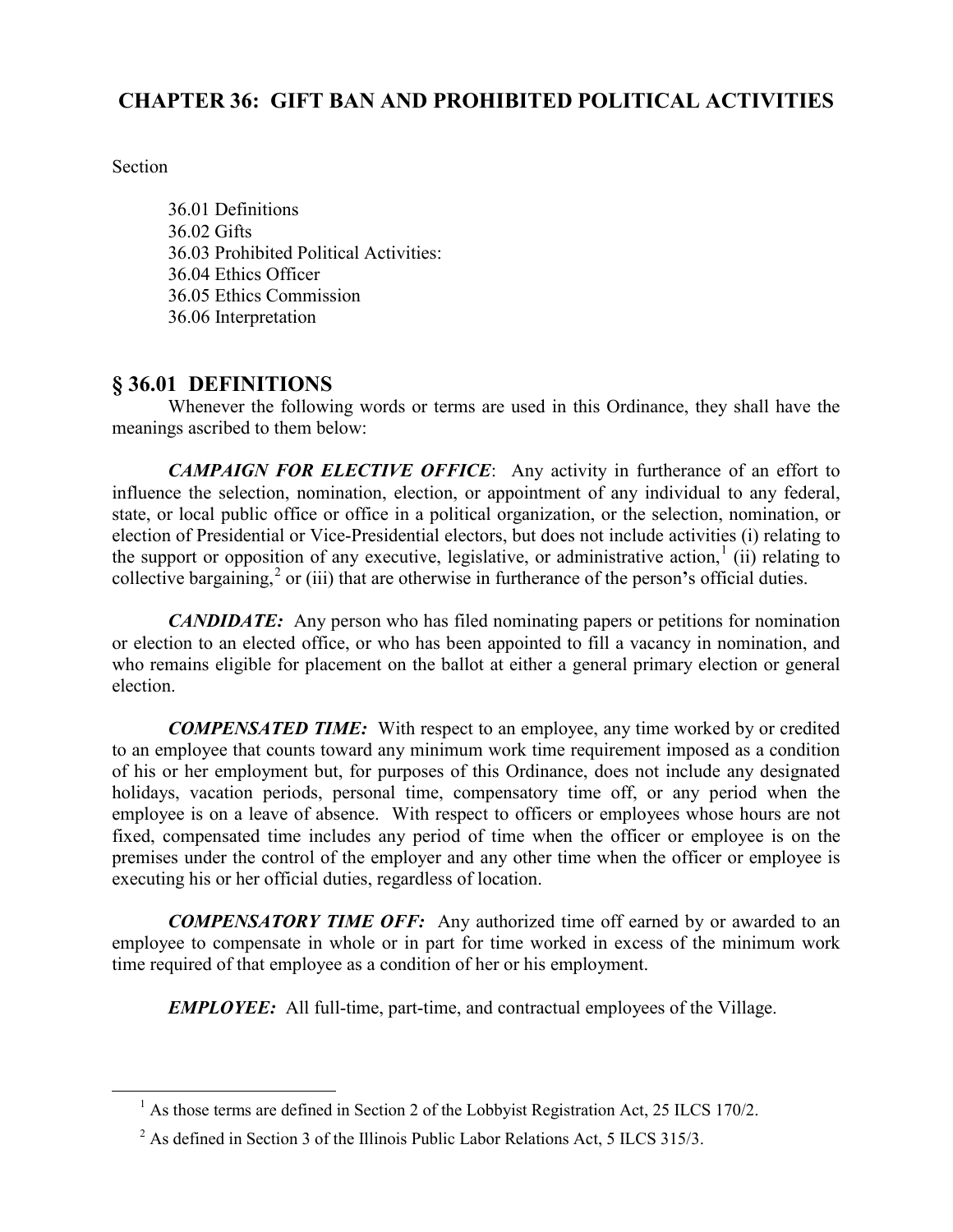*GIFT:* Any gratuity, discount, entertainment, hospitality, loan, forbearance, or other tangible or intangible item having monetary value including, but not limited to, cash, food and drink, and honoraria for speaking engagements related to or attributable to government employment or the official position of an officer or employee.

*INTRA-OFFICE GIFT:* Any gift given to an officer or employee of the Village from another officer or employee of the Village.

**INTER-OFFICE GIFT:** Any gift given to an officer or employee of the Village from a member of the Illinois General Assembly; or from the Governor, the Lieutenant Governor, the Attorney General, the Secretary of State, the Controller, the Treasurer or the Auditor General of the State of Illinois; or from a member, officer, appointee, or employee of any State Agency as defined in the State Officials and Employees Ethics Act,<sup>[3](#page-2-0)</sup> or of any federal agency, or of any unit of local government or school district.

*LEAVE OF ABSENCE*: Any period during which an employee does not receive (i) compensation for employment, (ii) service credit towards pension benefits, and (iii) health insurance benefits paid for by the Village.

*OFFICER:* All appointed and elected officials of the Village, regardless of whether the official is compensated.

**POLITICAL ACTIVITY:** Any activity in support of or in connection with any campaign for elective office or any political organization, but does not include activities (i) relating to the support or opposition of any executive, legislative, or administrative action, (ii) relating to collective bargaining, or (iii) that are otherwise in furtherance of the person**'**s official duties.

*POLITICAL ORGANIZATION:* A party, committee, association, fund, or other organization (whether or not incorporated) that is required to file a statement of organization with the State Board of Elections or a county clerk under Section 9-3 of the Election Code,<sup>[4](#page-2-1)</sup> but only with regard to those activities that require filing with the State Board of Elections or a county clerk.

#### *PROHIBITED POLITICAL ACTIVITY:*

- 1. Preparing for, organizing, or participating in any political meeting, political rally, political demonstration, or other political event.
- 2. Soliciting contributions, including but not limited to the purchase of, selling, distributing, or receiving payment for tickets for any political fundraiser, political meeting, or other political event.
- 3. Soliciting, planning the solicitation of, or preparing any document or report regarding any thing of value intended as a campaign contribution.
- 4. Planning, conducting, or participating in a public opinion poll in connection with a campaign for elective office or on behalf of a political organization for political purposes or for or against any referendum question.
- 5. Surveying or gathering information from potential or actual voters in an election to determine probable vote outcome in connection with a

<span id="page-2-0"></span> <sup>3</sup> 5 ILCS 430/1-1 *et seq*.

<span id="page-2-1"></span> $4$  10 ILCS 5/9-3.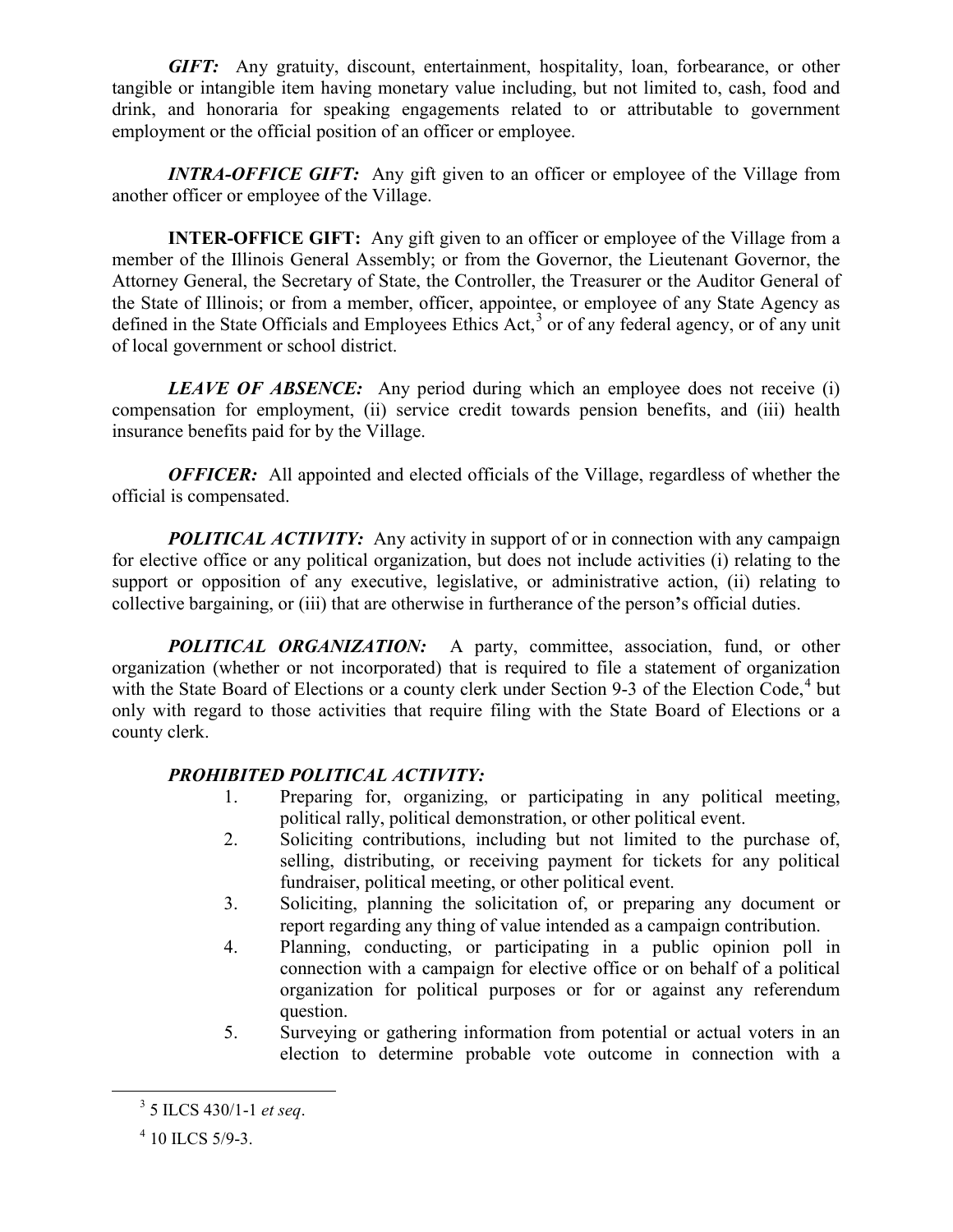campaign for elective office or on behalf of a political organization for political purposes or for or against any referendum question.

- 6. Assisting at the polls on election day on behalf of any political organization or candidate for elective office or for or against any referendum question.
- 7. Soliciting votes on behalf of a candidate for elective office or a political organization or for or against any referendum question or helping in an effort to get voters to the polls.
- 8. Initiating for circulation, preparing, circulating, reviewing, or filing any petition on behalf of a candidate for elective office or for or against any referendum question.
- 9. Making contributions on behalf of any candidate for elective office in that capacity or in connection with a campaign for elective office.
- 10. Preparing or reviewing responses to candidate questionnaires in connection with a campaign for elective office or on behalf of a political organization for political purposes.
- 11. Distributing, preparing for distribution, or mailing campaign literature, campaign signs, or other campaign material on behalf of any candidate for elective office or for or against any referendum question.
- 12. Campaigning for any elective office or for or against any referendum question.
- 13. Managing or working on a campaign for elective office or for or against any referendum question.
- 14. Serving as a delegate, alternate, or proxy to a political party convention.
- 15. Participating in any recount or challenge to the outcome of any election.

#### *PROHIBITED SOURCE:* Any person or entity who:

- 1. is seeking official action by the Village or by an officer or employee of the Village;
- 2. does business or seeks to do business with the Village or with an officer or employee of the Village;
- 3. conducts activities regulated by the Village or by an officer or employee of the Village;
- 4. has interests that may be substantially affected by the performance or nonperformance of the official duties of the Village or an officer or employee of the Village; or
- 5. is registered or required to be registered with the Secretary of State under the Lobbyist Registration Act., except that an entity does not become a prohibited source merely because a registered lobbyist is one of its members or serves on its board of directors.

*RELATIVE:* Those people related to the officer or employee as father, mother, son, daughter, brother, sister, uncle, aunt, great aunt, great uncle, first cousin, nephew, niece, husband, wife, grandfather, grandmother, grandson, granddaughter, father-in-law, mother-in-law, son-in-law, daughter-in-law, brother-in-law, sister-in-law, stepfather, stepmother, stepson, stepdaughter, stepbrother, stepsister, half brother, half sister, and including the father, mother, grandfather, or grandmother of the officer**'**s or employee**'**s spouse and the officer**'**s or employee**'**s fiancé or fiancée.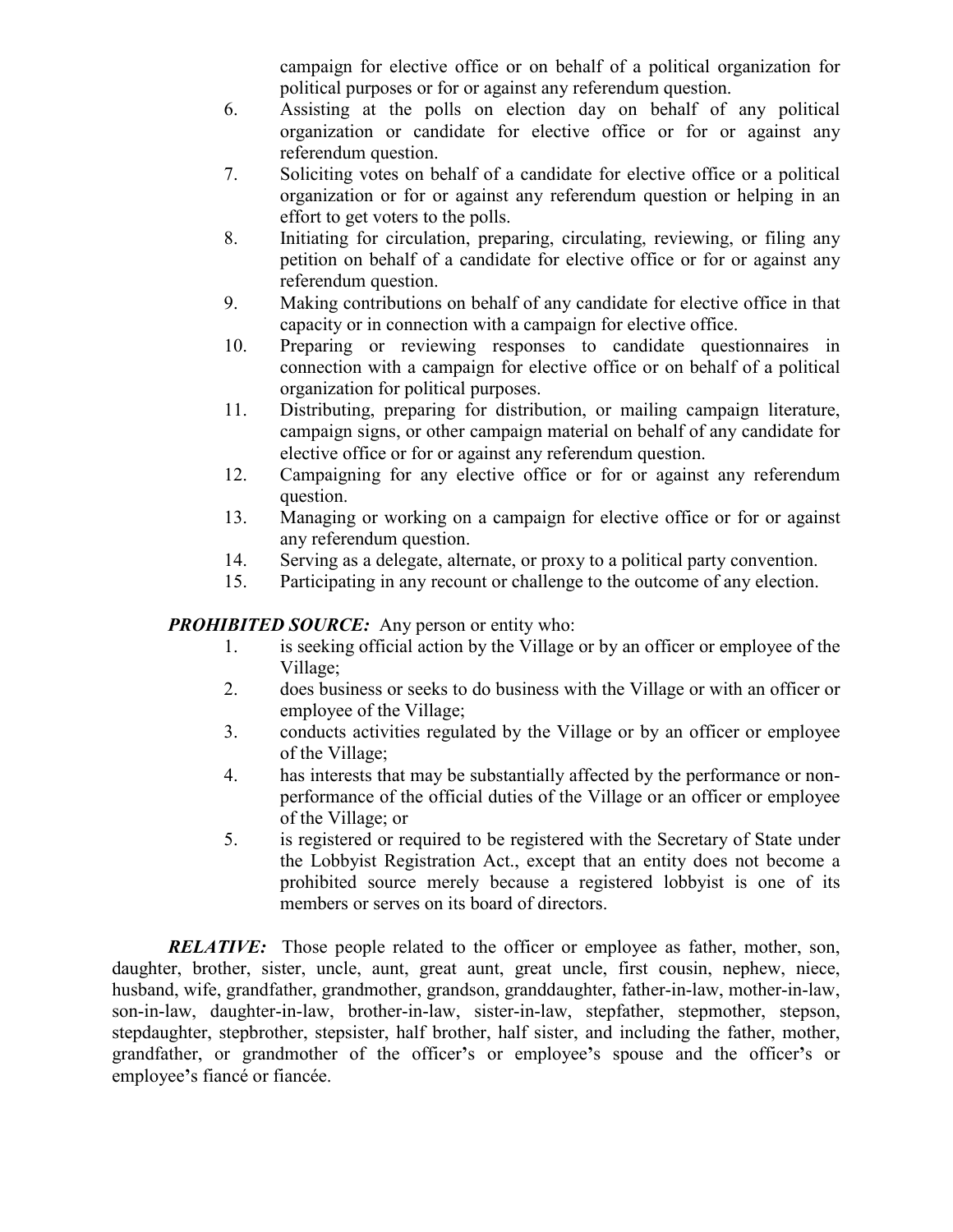## **§ 36.02 GIFTS:**

- 1. Gifts Prohibited: Except as otherwise provided in Subsection (b)2 below, no officer or employee, spouse of an officer or employee, or immediate family member living with an officer or employee, shall intentionally solicit or accept any gift from any prohibited source or in violation of any federal or state statute, rule, or regulation. No prohibited source shall intentionally offer or make a gift that violates this Subsection.
- 2. Exceptions: The restrictions set forth in Subsection (b)1 above shall not apply to the following:
	- A. Opportunities, benefits, and services that are available on the same conditions as for the general public.
	- B. Anything for which the officer or employee pays the market value or anything not used and promptly disposed of as provided in Subsection (b)3 below.
	- C. A contribution, as defined in Article 9 of the Illinois Election  $Code<sub>5</sub>$  $Code<sub>5</sub>$  $Code<sub>5</sub>$ <sup>5</sup> that is lawfully made under that Code or under the State Officials and Employees Ethics Act, or activities associated with a fundraising event in support of a political organization or candidate.
	- D. Educational materials and missions.
	- E. Travel expenses for a meeting to discuss Village business.
	- F. A gift from a relative of an officer or employee.
	- G. Anything provided by an individual on the basis of a personal friendship unless the officer or employee has reason to believe that, under the circumstances, the gift was provided because of the official position or employment of the officer or employee and not because of the personal friendship. In determining whether a gift is provided on the basis of personal friendship, the officer or employee shall consider the circumstances under which the gift was offered, such as:
		- (i) the history of the relationship between the individual giving the gift and the recipient of the gift, including any previous exchange of gifts between those individuals;
		- (ii) whether to the actual knowledge of the officer or employee the individual who gave the gift personally paid for the gift or sought a tax deduction or business reimbursement for the gift; and

<span id="page-4-0"></span> <sup>5</sup> 10 ILCS 5/9-1 *et seq.*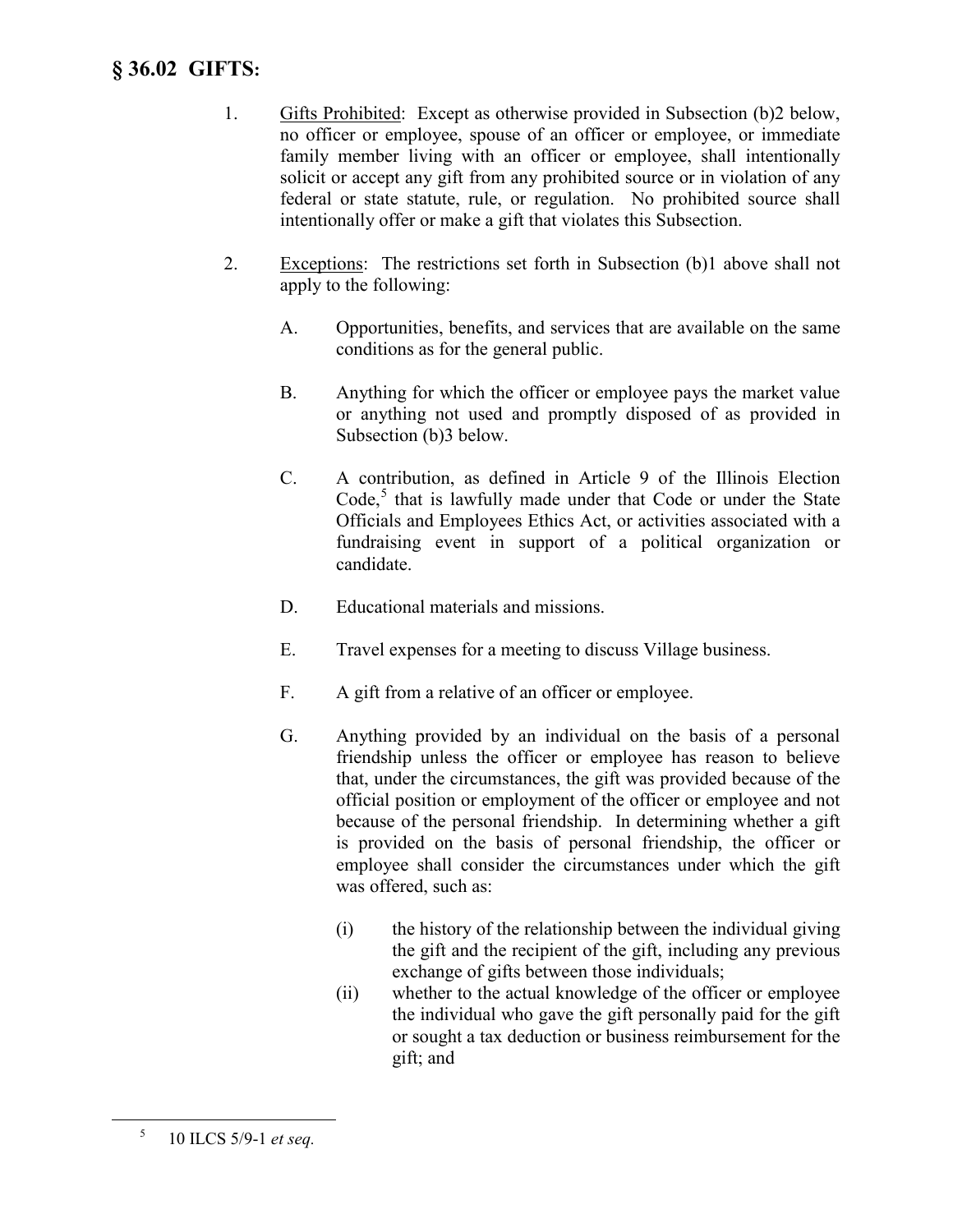- (iii) whether to the actual knowledge of the officer or employee the individual who gave the gift also at the same time gave the same or similar gifts to other officers or employees.
- H. Food or refreshments not exceeding \$75.00 per person in value on a single calendar day; provided that the food or refreshments are:
	- (i) Consumed on the premises from which they were purchased or prepared; or
	- (ii) Purchased ready to eat and delivered by any means.
- I. Food, refreshments, lodging, transportation, and other benefits resulting from the outside business or employment activities (or outside activities that are not connected to the duties of the officer or employee as an office holder or employee) of the officer or employee, or the spouse of the officer or employee, if the benefits have not been offered or enhanced because of the official position or employment of the officer or employee and are customarily provided to others in similar circumstances.
- J. Intra-office and inter-office gifts.
- K. Bequests, inheritances, and other transfers at death.
- L. Any item or items from any one prohibited source during any calendar year having a cumulative total value of less than \$100.00.
- 3. Disposition of Gifts: An officer or employee that is a recipient of a gift that is given in violation of this Ordinance may, at his or her discretion, return the item to the donor or give the item or an amount equal to its value to an appropriate charity that is exempt from income taxation under Section 501(c)3 of the Internal Revenue Code of 1986, as now or hereafter amended, renumbered, or succeeded.

## **§ 36.03 PROHIBITED POLITICAL ACTIVITIES**

- 1. No officer or employee shall intentionally perform any prohibited political activity during any compensated time. No officer or employee shall intentionally use any property or resources of the Village in connection with any prohibited political activity.
- 2. At no time shall any officer or employee intentionally require any other officer or employee to perform any prohibited political activity (i) as part of that employee**'**s duties, (ii) as a condition of employment, or (iii) during any compensated time off.
- 3. No officer or employee shall be required at any time to participate in any prohibited political activity in consideration for that officer or employee being awarded any additional compensation or any benefit, whether in the form of a salary adjustment, bonus, compensatory time off, continued employment, or otherwise, nor shall any officer or employee be awarded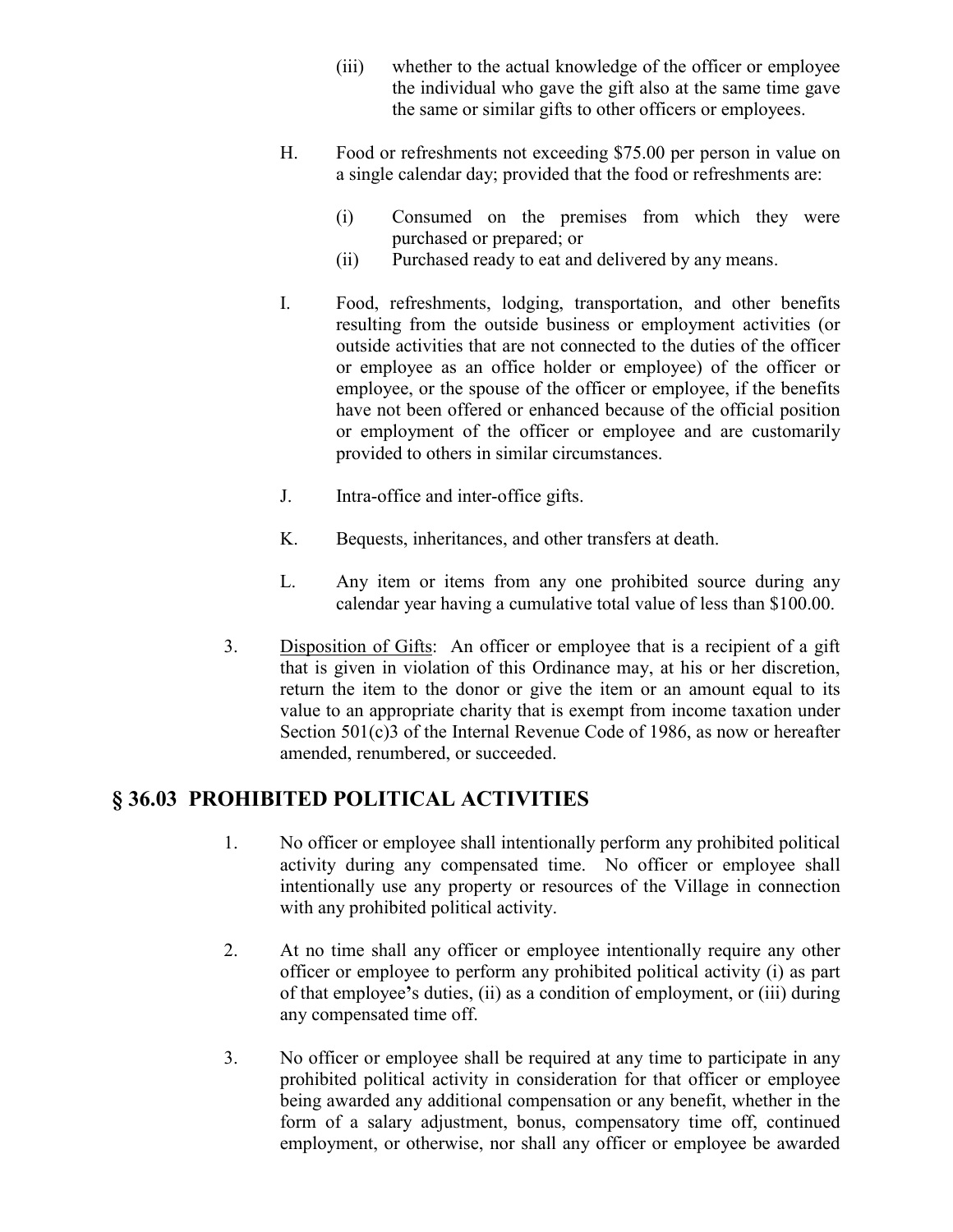additional compensation or any benefit in consideration for the officer**'**s or employee**'**s participation in any prohibited political activity.

- 4. Nothing in this Section (c) prohibits activities that are otherwise permissible an officer or employee to engage in as a part of his or her official or employment duties or activities that are undertaken by an officer or employee on a voluntary basis as permitted by law.
- 6. No person either (i) in a position that is subject to recognized merit principles of public employment or (ii) in a position the salary for which is paid in whole or in part by federal funds and that is subject to the Federal Standards for a Merit System of Personnel Administration applicable to grant-in-aid programs, shall be denied or deprived of employment or tenure solely because he or she is a member or an officer of a political committee, of a political party, or of a political organization or club.

## **§ 36.04 ETHICS OFFICER**

The Village Manager or her or his designee, shall be designated the Ethics Officer for the Village. The Ethics Officer shall provide guidance to the officers and employees of the Village concerning the interpretation of and compliance with the provisions of this chapter and state ethics laws, and shall perform such other duties as may be delegated by the Village Board. The Ethics Officer shall have no authority to conduct any investigation of a complaint of an alleged Ordinance violation by an appointed officer, or elected officer of the Village

## **§ 36.05 ETHICS COMMISSION**

- 1. Establishment. There is hereby established in the Village an Ethics Commission, consisting of the Village Board of Trustees. Commission members shall be non-salaried, except that they may be reimbursed for their reasonable expenses incurred in the performance of their duties. The Ethics Commission may contract for services that cannot be satisfactorily performed by the Village staff.
- 2. Powers And Duties. The Ethics Commission shall have the following powers and duties:
	- a. To promulgate such procedures and rules governing the performance of its duties and the exercise of its powers as deemed necessary or appropriate.
	- b. Upon receipt of a signed, notarized, written complaint, to investigate, conduct research, conduct closed hearings and deliberations, issue findings, decisions, and recommendations, and impose a fine when warranted.
	- c. To act only upon the receipt of a written complaint alleging a violation of this Ordinance, and not upon its own prerogative.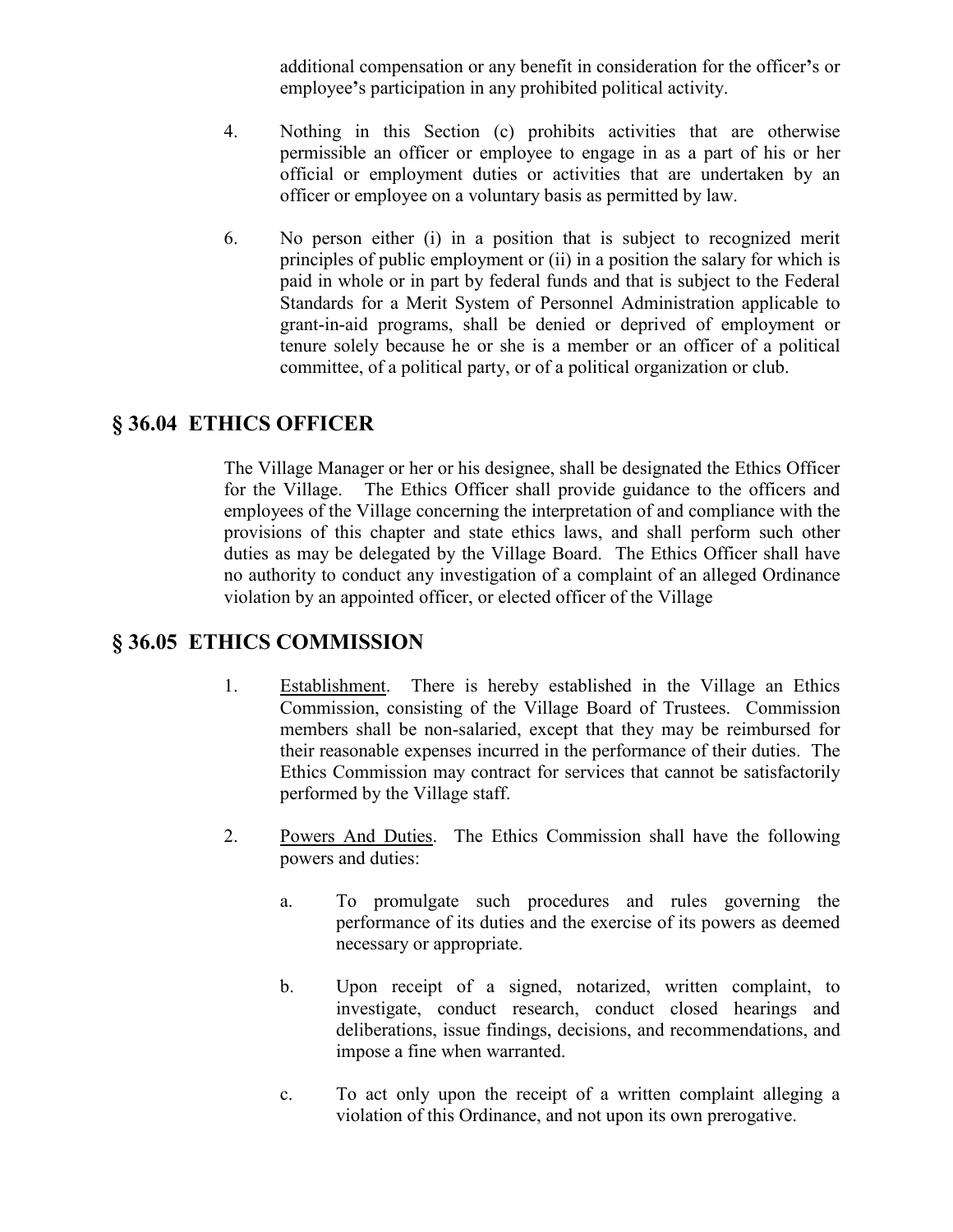- d. To receive information from the public pertaining to its investigations and to require additional information and documents from persons who may have violated this Ordinance as the Commission deems appropriate.
- e. When necessary, to subpoena witnesses and compel the production of books and papers pertinent to an investigation authorized by this Ordinance.
- f. When necessary, to request that the State's Attorney provide legal advice without charge to the Commission.
- g. To prepare and publish such manuals and guides as the Commission deems appropriate explaining the duties of individuals covered by this Ordinance.
- h. To prepare such public information materials as the Commission deems appropriate to facilitate compliance, implementation, and enforcement of this Ordinance.
- i. To periodically prepare a statistical report consisting of (i) the number of complaints filed, (ii) the number of complaints deemed to sufficiently allege a violation of this Ordinance, (iii) the recommendation, fine, or decision issued for each complaint, (iv) the number of complaints resolved, and (v) the status of pending complaints.
- j. The Commission may delegate to a subcommittee the Commission its authority to conduct investigations pursuant to this Subsection (e)2, and require a report of the subcommittee's findings to the full Commission for final action.
- k. In the event that a member of the Commission is the subject of a claimed violation of this Ordinance, such Commissioner shall immediately recuse himself or herself from the investigation of such claimed violation, and shall take no part in the final action of the Commission regarding such claimed violation.

The powers and duties of the Commission are limited to matters clearly within the purview of this Ordinance.

- 3. Complaint Procedure.
	- a. Complaints alleging the violation of this Ordinance shall be filed as follows: If the complaint alleges a violation by an employee, , then the complaint shall be filed with the Ethics Officer. In the event that the subject of the complaint is the Ethics Officer, such complaint shall be filed with the Village President. If the complaint alleges a violation by an appointed officer, or elected officer of the Village, then the complaint shall be filed with the Village President. Any complaint received by, or incident reported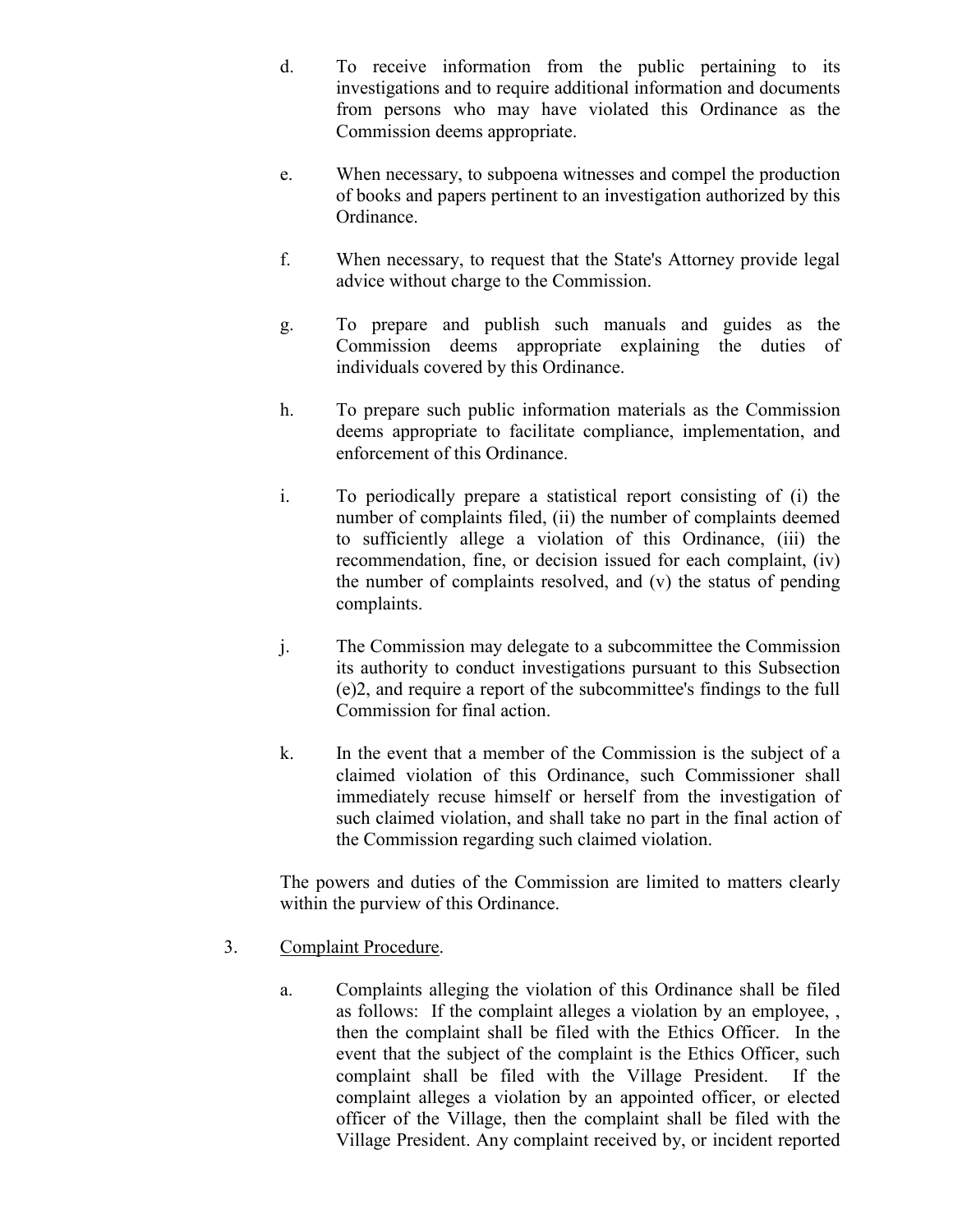to, an employee alleging the violation of this Ordinance, shall be forwarded to the Ethics Officer or Village President as provided above. Upon receipt of any such complaint, the Ethics Officer, or the Village President, as the case may be, shall forward the complaint to each member of the Ethics Commission.

- b. Within three (3) business days after the filing of an ethics complaint, the Commission shall send by certified mail, return receipt requested, a notice to the respondent that a complaint has been filed against him or her and a copy of the complaint. The Commission shall send by certified mail, return receipt requested, a confirmation of the receipt of the complaint to the complainant within three (3) business days after the submittal to the Commission. The notices to the respondent and the complainant shall also advise them of the date, time, and place of the meeting on the sufficiency of the complaint and probable cause, which meeting shall be held within fourteen (14) business days after receiving the complaint.
- c. Upon at least 48 hours' public notice of the session, the Commission shall meet in a closed session to review the sufficiency of the complaint and, if the complaint is deemed to sufficiently allege a violation of this Ordinance, to determine if there is probable cause, based on evidence presented by the complainant, to proceed. The Commission shall issue notice to the complainant and the respondent of the Commission's ruling on the sufficiency of the complaint, and, if necessary, on probable cause. If the complaint is deemed to sufficiently allege a violation of this Ordinance and there is a determination of probable cause, then the Commission's notice to the parties shall include a hearing date scheduled within four (4) weeks after the issuance of the Commission's ruling on the sufficiency of the complaint. If the complaint is deemed not to sufficiently allege a violation or if there is no determination of probable cause, then the Commission shall send by certified mail, return receipt requested, a notice to the parties of the decision to dismiss the complaint and that notice shall be made public.
- d. On the scheduled date and upon at least 48 hours' public notice of the hearing, the Commission shall conduct a closed meeting on the complaint and allow both parties the opportunity to present testimony and evidence.
- e. Within two (2) weeks after the conclusion of the hearing on the complaint, the Commission shall (i) dismiss the complaint or (ii) issue a preliminary recommendation to the alleged violator and to the violator's ultimate jurisdictional authority or impose a fine upon the violator, or both. The particular findings in the instant case, the preliminary recommendation, and any fine shall be made public.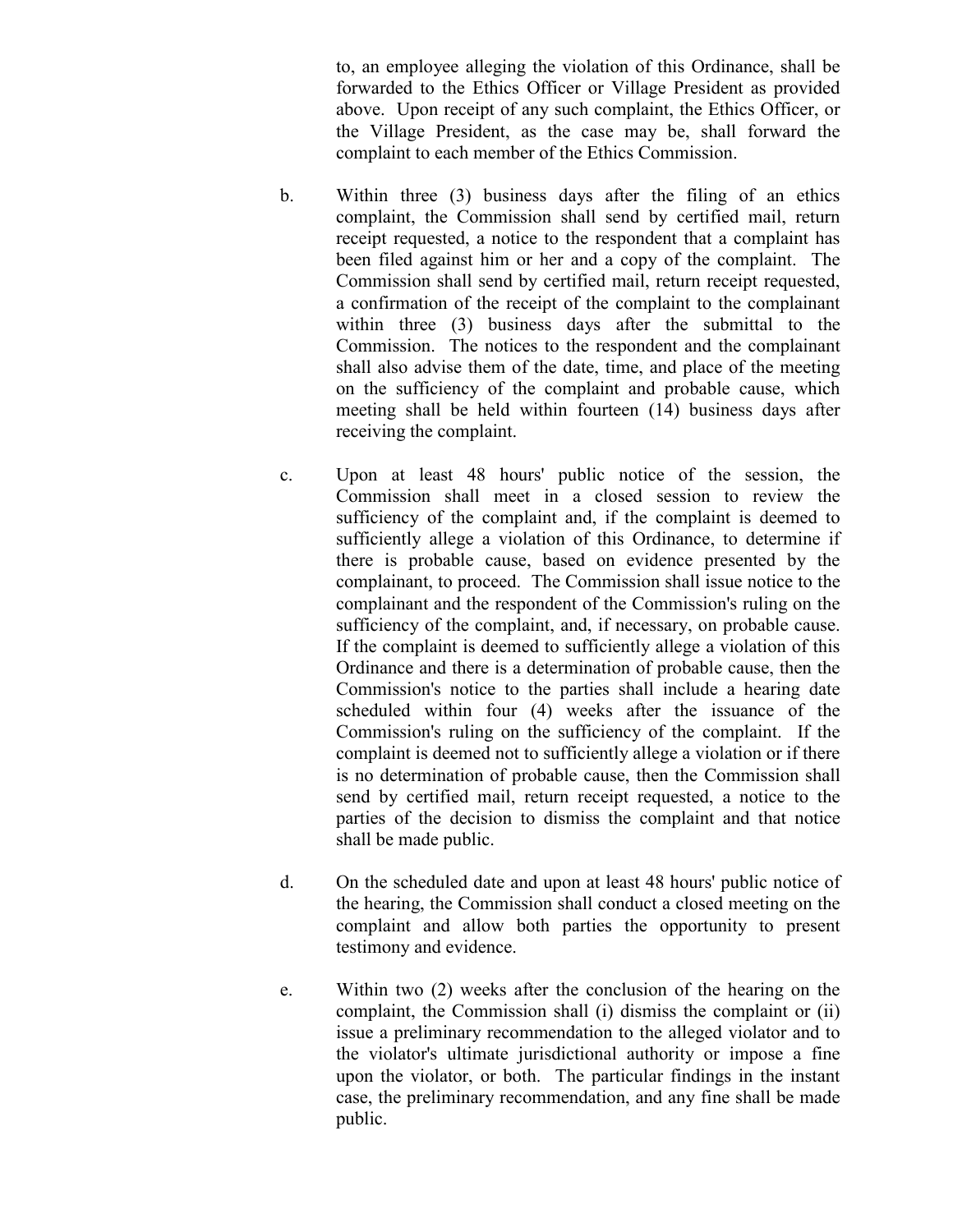- f. Within seven (7) business days after the issuance of the preliminary recommendation or imposition of a fine, or both, the respondent may file a written demand for a public hearing on the complaint. The filing of the demand shall stay the enforcement of the preliminary recommendation or fine. Within two (2) weeks after receiving the demand, the commission shall conduct a public hearing on the complaint after at least 48 hours' public notice of the hearing and allow both parties the opportunity to present testimony and evidence. Within five (5) business days after such public hearing, the Commission shall publicly issue a final recommendation to the alleged violator and to the violator's ultimate jurisdictional authority or impose a fine upon the violator, or both.
- g. If the complaint is filed during the 60 days preceding the date of any election at which the respondent is a candidate, the Commission shall render its decision as required under subsection (e) within seven (7) days after the complaint is filed, and during the seven (7) days preceding that election, the Commission shall tender such decision before the date of that election, if possible.
- h. The Commission may levy a fine of up to \$750.00 against any person who knowingly files a frivolous complaint alleging a violation of this Ordinance.
- i. A complaint alleging the violation of this Ordinance must be filed within one year after the alleged violation.

#### 4. Enforcement.

- a. The Commission may recommend to a person's ultimate jurisdictional authority disciplinary action against the person it determines to be in violation of this Ordinance. The recommendation may prescribe the following courses of action:
	- (1) A reprimand.
	- (2) An order to cease and desist the offensive action.
	- (3) An return or refund of money or other items, or an amount of restitution for services received in violation of this Ordinance.
	- (4) Dismissal, removal from office, or expulsion.
	- (5) Donation to a charity of an amount equal to the gift.
- b. The Ethics Commission may impose a fine of up to \$750.00 per violation to be deposited into the general fund of the Village.